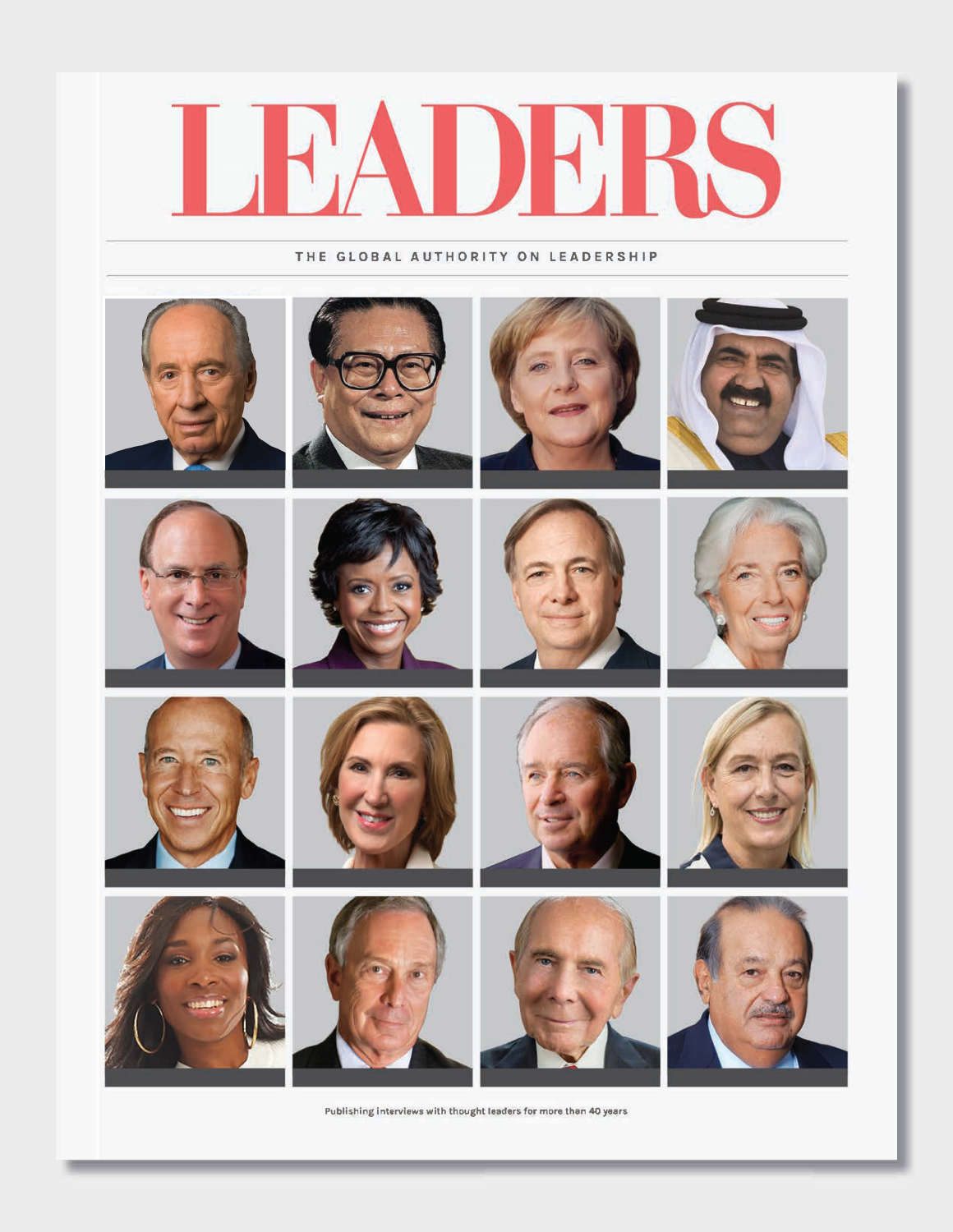# **About LEADERS**

**Founded in 1978, LEADERS has been described as "the exclusive boardroom of the best and the brightest."** Its editorial mission is to give voice to some of the world's most innovative and thoughtful leaders with an aim of inspiring leaders across the globe. Published quarterly, each issue addresses the unique challenges shared by leaders: coping with change, developing a vision, creating strategic alignments and coalitions, setting directions, energizing teams and creating a profitable future.

Via in-depth interviews, readers get to know and understand the men and women running the most important institutions and corporations in the world representing a wide variety of fields: banking and finance, hospitality and travel, luxury goods and services, real estate, health and wellness, sports and entertainment, government, philanthropy and more.



## **LEADERS Readership**

#### **A unique forum for ideas, progressive planning and the exchange of opinions,** LEAD-

ERS reaches highly influential C-Suite decision makers and leaders of global institutions each quarter. Each issue of LEADERS is also be distributed to 5,000 ultra-high-net-worth private jet travelers\* via SANDOW's MediaJet custom newsstands in 250 of the nation's busiest and most prestigious FBOs. Total distribution for each issue is approximately 10,000.

### **Advertising Material Specs**

Ad sizing requirements are listed below. Remember to allow for bleed (.25 inches beyond trim).

### **submitting print-ready ads:**

- + Final High-res CMYK PDFs.
- + All PDF files must meet PDF/X-1A standards at 300dpi.
- + Make sure all high-resolution images and fonts, in the native application file, are linked before creating the PDF.
- + All fonts must be fully embedded (no subsets) in the PDF document.
- + All files must be CMYK, We do not accept RGB.
- + Do not use Spot Colors.

### **file submission**

Send your Print-Ready Ad to David Schner dschner@leadersmag.com

Production assistance: Darrell Brown dbrown@leadersmag.com

#### **single page dimensions**



### **two-page spread dimensions**



![](_page_1_Figure_23.jpeg)

### **Display Advertising Rates**

4/C Page: \$17,000 Back Cover: \$31,000 Inside Cover: \$26,000

\*Custom packages on request.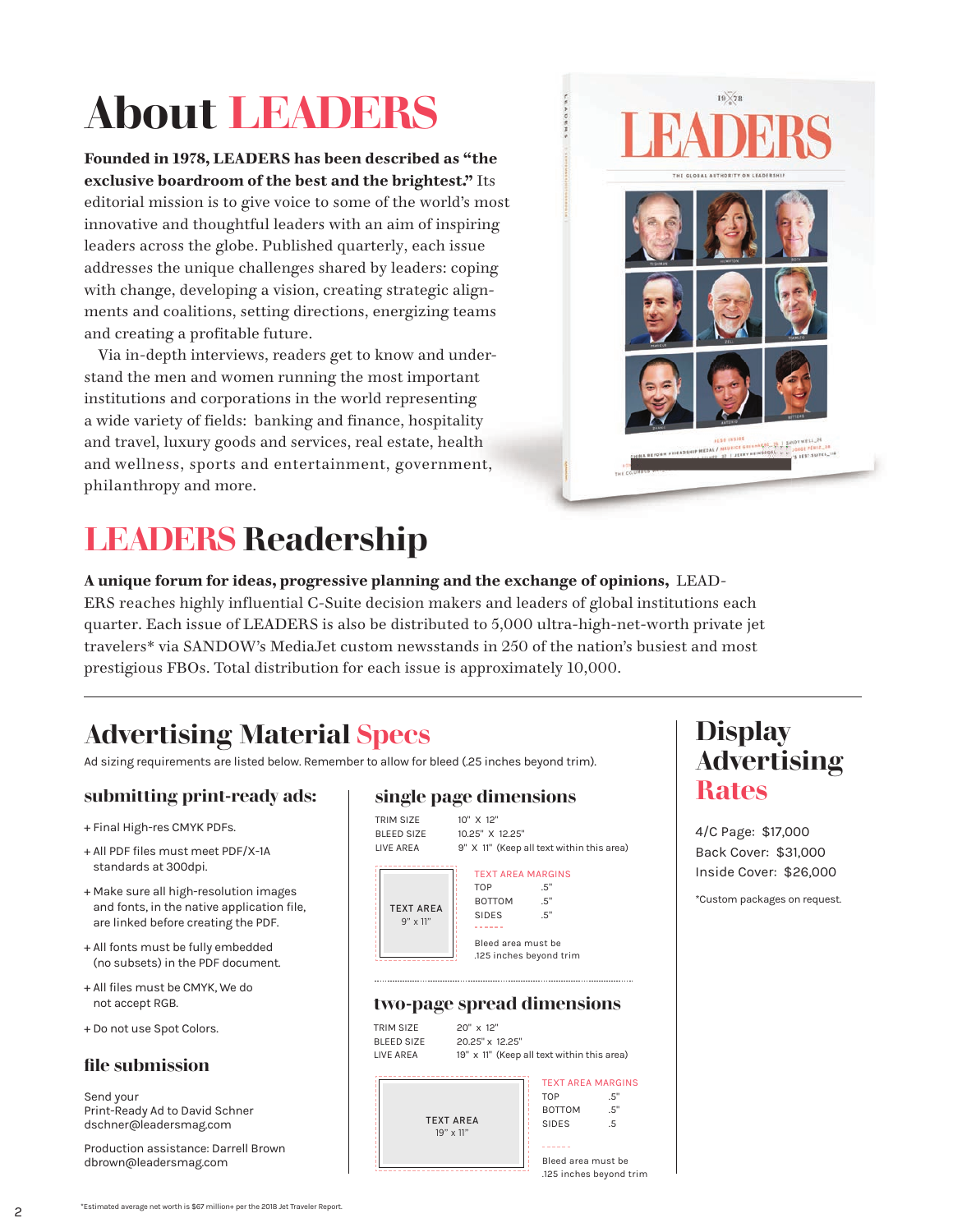### **Editorial Calendar 2022**

### **In Every Issue**

#### **LEADERS IN BUSINESS, FINANCE, GOVERNMENT**

Accounting, Consulting & Law Banking & Finance Government Real Estate Risk Management & Insurance Technology Wealth Management Women Leaders

#### **LEADERS IN LUXURY & LIFESTYLE**

Health & Wellness Luxury Goods & Services Private Aviation Sports & Entertainment Travel & Hospitality

### **Quarterly Special Focus**

**Q1-2022**

Women Leaders The Power of Hospitality Purpose-Driven Brands

#### **Q2-2022** Banking & Finance Education Philanthropy

**Q3-2022** Diversity & Inclusion Entrepreneurship & Innovation Managing Risk

**Q4-2022** New York's Resilience Wealth Management Emerging Markets

# **Leaders in LEADERS**

During its 44-year history, LEADERS has featured more than 13,000 candid and insightful interviews with business and government leaders from around the globe. The magazine is noted for its deep relationships and access to some of the busiest and most successful men and women leaders who make time for LEADERS.

#### **A SAMPLING OF INTERVIEWEES:**

**ACCENTURE**  Julie Sweet - CEO, North America

**ARIEL INVESTMENTS**  Mellody Hobson – President

**BAKER TILLY**  Alan Whitman – Chairman & CEO

**BLACKROCK**  Lawrence D. Fink – Chairman and CEO

**BLACKSTONE**  Stephen A. Schwarzman – Chairman, CEO & Co-Founder

**BLOOMBERG**  Michael Bloomberg – Founder; former Mayor of New York City

**BRIDGEWATER ASSOCIATES**  Ray Dalio – Co-Chairman & Co-Chief Investment Officer

**BROAD FOUNDATIONS**  Eli Broad - Founder

**BRIONI**  Umberto Angeloni – former CEO

**CARLYLE GROUP**  David M. Rubenstein – Co-CEO, Co-Founder

**CARTIER**  Frédéric deNarp – former CEO (current CEO of Bally)

**CASE FOUNDATION** Jean Case - CEO

**CHICAGO BULLS**  Jerry Reinsdorf – Owner of NBA's Chicago Bulls and MLB's Chicago White Sox

**CHINA** Jiang Zemin – former President of the People's Republic of China

**CITIGROUP**  Sanford I. Weill – former Chairman and CEO

**CLEVELAND CLINIC**  Delos M. Cosgrove - former President and CEO

**CUSHMAN & WAKEFIELD**  Bruce Mosler – Chairman, Global Brokerage

**EQUITY GROUP INVESTMENTS**  Samuel Zell – Chairman of the Board

**ERNST & YOUNG** Kelly Grier - US Chairman and Managing Partner

**FOUR SEASONS HOTELS**  Kathleen Taylor – former CEO **GERMANY**  Angela Merkel, Ph.D. – Chancellor of the Federal Republic of Germany

**GRUPO CARSO**  Carlos Slim Helú – Chairman

**HARRY WINSTON**  Ronald Winston – former President & CEO

**INTERPUBLIC GROUP**  Michael Roth – Chairman & CEO

**INVEMED ASSOCIATES**  Kenneth G. Langone – CEO

**KPMG LLP**  Lynne Doughtie – Chairman & CEO

**LVMH**  Bernard Arnault – Chairman & CEO

**NETJETS**  Adam Johnson - Chairman & CEO

**NEW YORK LIFE**  Theodore A. Mathas - Chairman of the Board and CEO

**PREFERRED HOTELS & RESORTS**  Lindsey Ueberroth - CEO

**QATAR** Sheikh Hamad Bin Khalifa Al Thani - Emir of Qatar

**RELATED COMPANIES**  Stephen M. Ross – Chairman and Founder

**RUSSIA**  Vladimir Putin - President of Russia

**SAUDI ARABIA**  Prince Al-Waleed bin Talal bin Abdulaziz al Saud - Chairman, Kingdom Holding Company

**SIEMENS USA**  Barbara Humpton – CEO

**STARR INSURANCE COMPANIES**  Maurice Greenberg – Chairman & CEO

**STARWOOD CAPITAL GROUP**  Barry Sternlicht – Chairman & CEO

**TISHMAN SPEYER**  Jerry I. Speyer – Chairman and Co-CEO

**WHEELS UP**  Kenny Dichter - Founder and CEO

**YUE-SAI COSMETICS**  Yue-Sai Kan – Founder; National Director, Miss Universe China

**ZURICH NORTH AMERICA**  Kathleen Savio – CEO